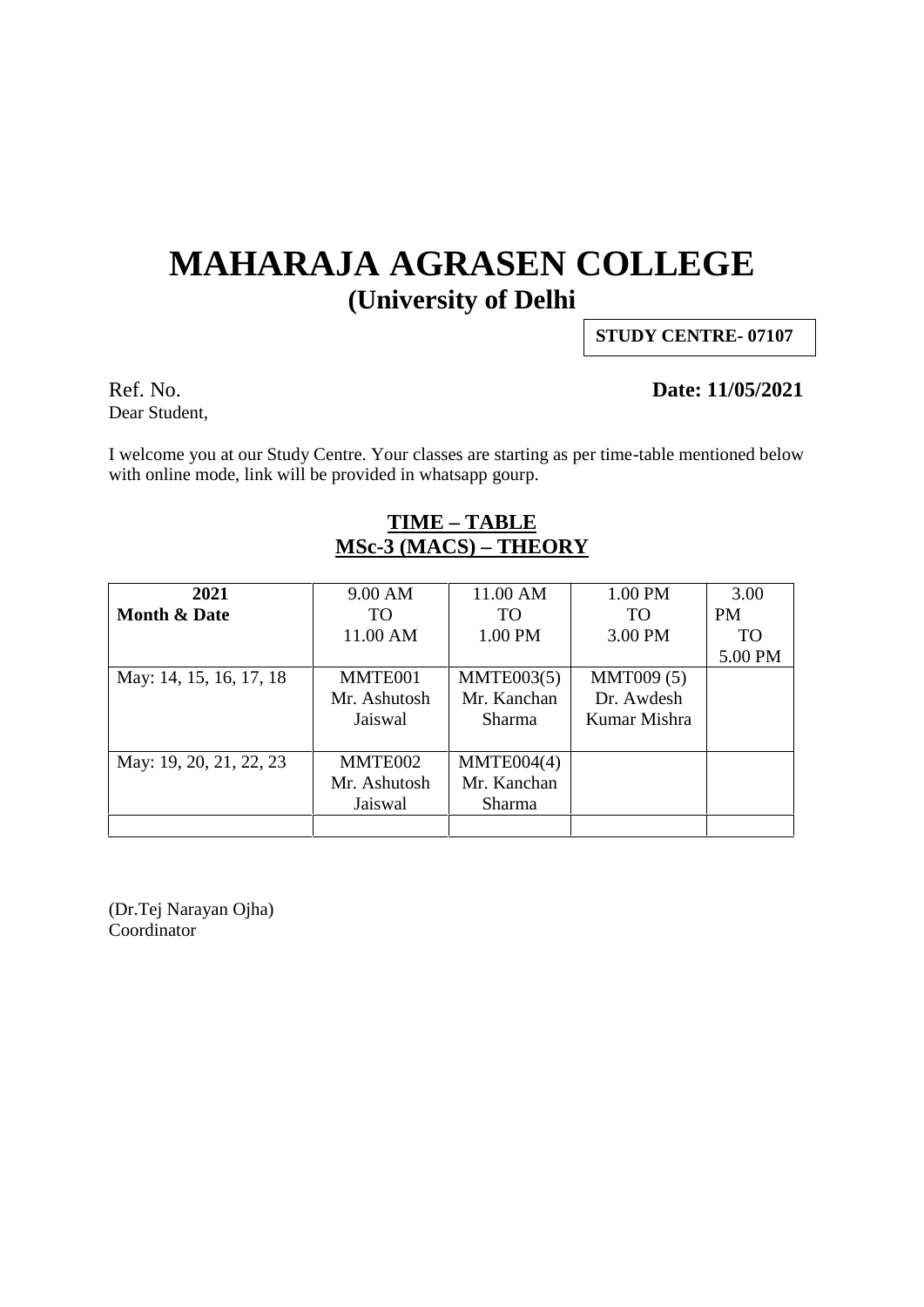### **MAHARAJA AGRASEN COLLEGE (University of Delhi)**

**STUDY CENTRE- 07107**

Ref. No. **Date: 11/05/2021**

Dear Student,

I welcome you at our Study Centre. Your classes are starting as per time-table mentioned below with online mode, link will be provided in whatsapp gourp.

| 2021                     | 9.00 A.M.         | 11:00 A.M.        | 1:00 P.M.    | 3:00 P.M.   |
|--------------------------|-------------------|-------------------|--------------|-------------|
| <b>Month &amp; Date</b>  | To                | To                | To           | To          |
|                          | 11.00 A.M.        | 1:00 P.M.         | 3:00 P.M.    | 5:00 P.M    |
| May: 14, 16, 18, 20, 22, | <b>BCS012(12)</b> | <b>BCS012(12)</b> |              |             |
| 24, 26, 28, 30,          | Dr. Anuradha      | Dr. Awdesh        |              |             |
| June: 1, 3, 5            | Sharma Batch 1    | Mishra Batch 2    |              |             |
| May: 14, 16, 18, 20, 22, | BCS011(9)         | BCS011(9)         |              |             |
| 24, 26, 28, 30           | Dr. Roushan       | Dr. Roushan       |              |             |
|                          | Kumar Batch 2     | Kumar Batch 1     |              |             |
| May: 14, 16, 18, 20, 22  |                   |                   | $ECO-01(5)$  | $FEG-02(5)$ |
|                          |                   |                   | Mr. Shantanu | Subodh      |
|                          |                   |                   | Batch 1/     | Kumar       |
|                          |                   |                   | $ECO-01(5)$  | Batch 1     |
|                          |                   |                   | Mr. Sanjay   |             |
|                          |                   |                   | Batch 2      |             |
| May: 24, 26, 28, 30      |                   |                   |              | $FEG-02(5)$ |
| June : $1$               |                   |                   |              | Subodh      |
|                          |                   |                   |              | Kumar       |
|                          |                   |                   |              | Batch 2     |

#### **BCA - I Semester Theory**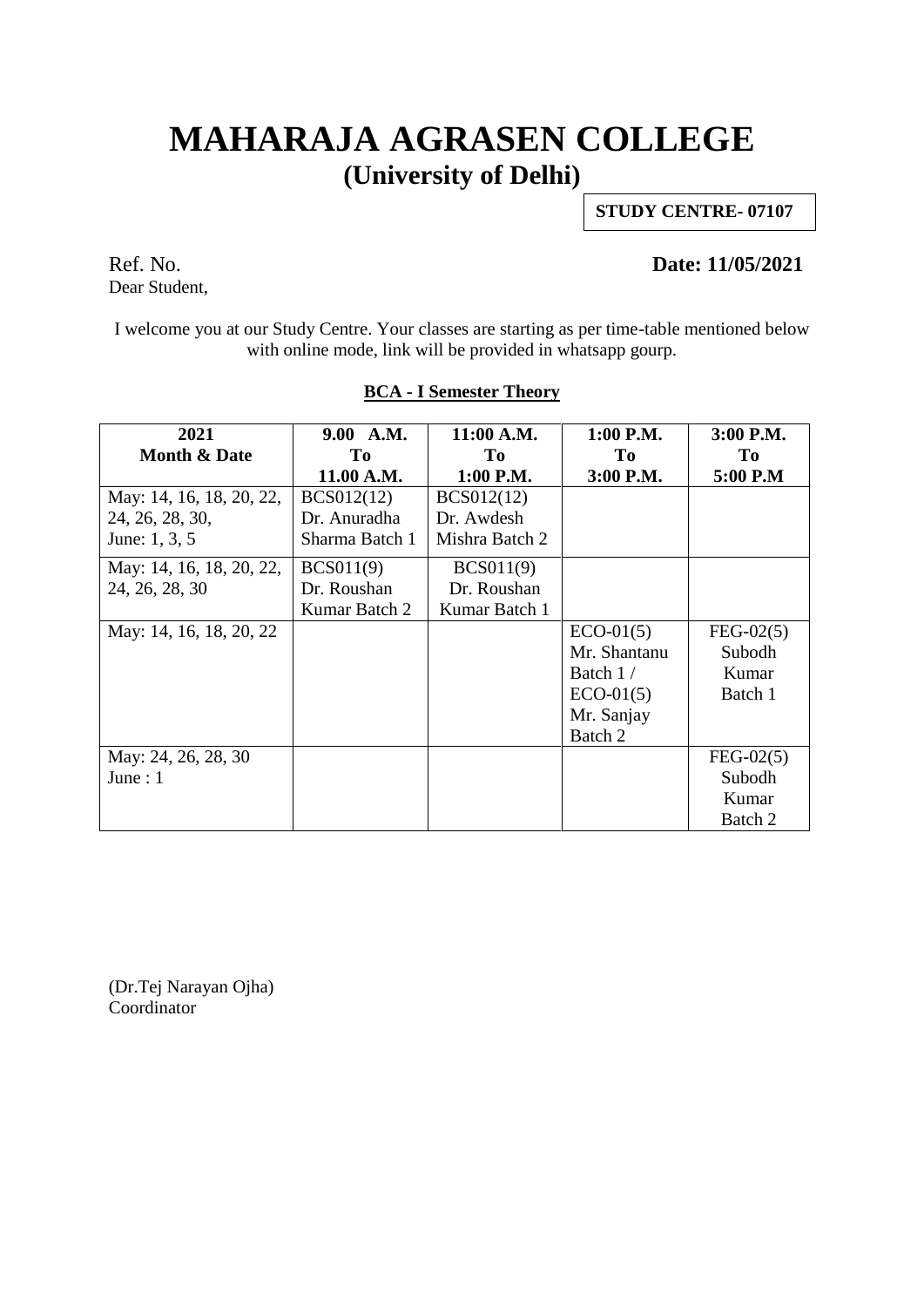# **MAHARAJA AGRASEN COLLEGE (University of Delhi)**

**STUDY CENTRE- 07107**

Dear Student,

### Ref. No. **Date: 11/05/2021**

I welcome you at our Study Centre. Your classes are starting as per time-table mentioned below with online mode, link will be provided in whatsapp gourp.

| <b>Month &amp; Date</b><br>T <sub>0</sub><br>Tо<br>To<br>To                                                         |  |
|---------------------------------------------------------------------------------------------------------------------|--|
|                                                                                                                     |  |
| 11.00 A.M.<br>1:00 P.M.<br>4:00 P.M.<br>6:00 P.M                                                                    |  |
| May: 15, 17, 19, 21, 23<br>BCS40(5)<br>BCS40(5)<br>BCS40(5)<br>BCS40(5)                                             |  |
| Mr. Gaurav<br>Mr. Gaurav<br>Mr. Gaurav<br>Mr. Gaurav                                                                |  |
| Kumar Batch 1<br>Kumar Batch 2<br>Kumar Batch 3                                                                     |  |
| Kumar Batch 4                                                                                                       |  |
| May: 15, 17, 19, 21, 23<br>MCS024(5)<br>MCS024(5)<br>MCS024(5)<br>MCS024(5)                                         |  |
| Mr. Jay Prakash<br>Mr. Jay Prakash<br>Mr. Jay<br>Mr. Jay Prakash<br>Kumar Batch 2<br>Kumar Batch 1<br>Prakash Kumar |  |
| Kumar Batch 3<br><b>Batch 4</b>                                                                                     |  |
| May: 14, 15, 16, 17,<br>BCS041(12)<br>BCS041(12)<br>BCS041(12)<br><b>BCS041(12)</b>                                 |  |
| 18, 19, 20, 21, 22, 23<br>Dr. Omkar<br>Dr. Omkar<br>Dr. Omkar<br>Dr. Omkar                                          |  |
| Singh Batch 3<br>Singh Batch 4<br>Singh Batch 1<br>Singh Batch 2                                                    |  |
|                                                                                                                     |  |
| May: 15, 17, 19, 21,<br>BCS42(6)<br>BCS42(6)<br>BCS42(6)<br>BCS42(6)                                                |  |
| Dr. Roushan<br>Dr. Roushan<br>Dr. Roushan<br>Dr. Roushan<br>23, 25                                                  |  |
| Kumar Batch 1<br>Kumar Batch 2<br>Kumar Batch 3<br>Kumar Batch 4                                                    |  |
|                                                                                                                     |  |
|                                                                                                                     |  |

#### **BCA- IV Semester Theory**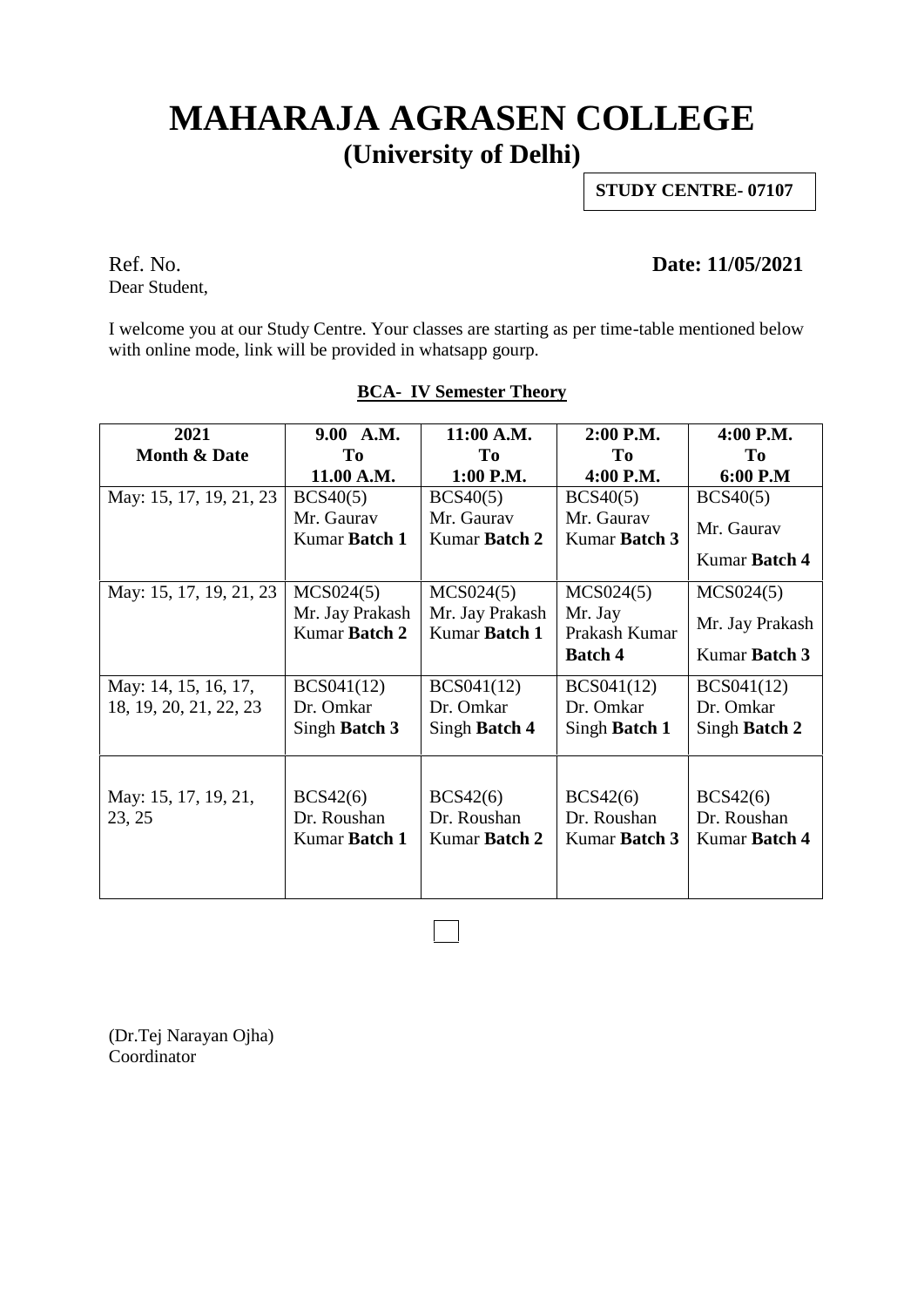# **MAHARAJA AGRASEN COLLEGE (University of Delhi)**

**STUDY CENTRE- 07107**

Dear Student,

### Ref. No. **Date: 11/05/2021**

I welcome you at our Study Centre. Your classes are starting as per time-table mentioned below with online mode, link will be provided in whatsapp gourp.

| 2021                    | 9.00 A.M.  | 11:00 A.M.        | 2:00 P.M.   | 4:00 P.M.        |  |
|-------------------------|------------|-------------------|-------------|------------------|--|
| <b>Month &amp; Date</b> | Tо         | To                | To          | Tо               |  |
|                         | 11.00 A.M. | 1:00 P.M.         | 4:00 P.M.   | 6:00 P.M         |  |
| May: 24, 25, 26, 27,    | BCS052(9)  |                   |             | BCS051(9)        |  |
| 28, 29, 30, 31          | Dr. Omkar  |                   |             | Mr. Gaurav Kumar |  |
| June: 1                 | Singh      |                   |             |                  |  |
| May: 24, 25, 26, 27,    |            | <b>BCS053(10)</b> |             |                  |  |
| 28, 29, 30, 31          |            | Mr. Jay Prakash   |             |                  |  |
| June: 1, 2              |            | Kumar             |             |                  |  |
|                         | BCS055(6)  |                   |             |                  |  |
| May: 15, 16, 17, 18,    | Mr. Subodh |                   |             |                  |  |
| 19, 20                  | Kumar      |                   |             |                  |  |
| May: 24, 26, 27, 28,    |            |                   | BCS051(9)   |                  |  |
| 29, 30, 31              |            |                   | Dr. Roushan |                  |  |
| June: 1, 2              |            |                   | Kumar       |                  |  |

#### **BCA- V Semester Theory**